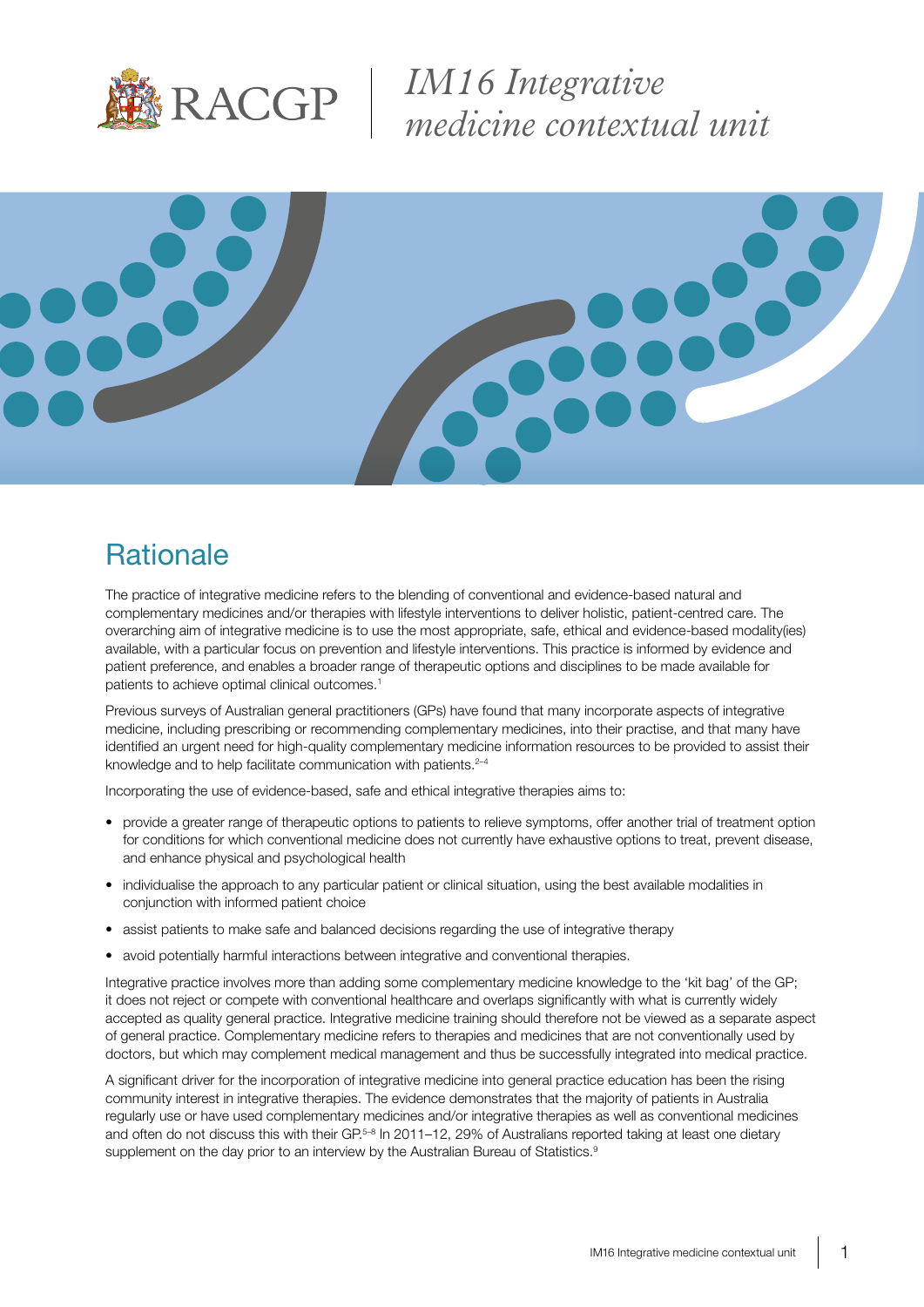Many complementary therapies are now available for purchase online, which can be a concern as most of these sites are not within the jurisdiction of the Therapeutic Goods Administration.<sup>10</sup> There are potential risks of side effects, interactions and cumulative effects when conventional and integrative therapies are taken together. It is important for GPs to ask patients about their use of complementary therapies and to be aware of the evidence basis, or lack thereof. GPs should also have the knowledge to provide patients with balanced information about potential benefits and risks in order to enable informed decision making.

The various integrative medicine modalities defined below should be viewed on their own individual merits, and not grouped together under the term 'complementary and alternative medicine' (CAM). The reason for this recommendation is that these modalities vary markedly in terms of definition, philosophy, principles, level of scientific evidence, risks, clinical uses and potential benefits, and in the level of skill required by the health practitioner to incorporate them into clinical practice. GPs will train and integrate the modalities into clinical work, which matches their own practice style, sociocultural and philosophical values. Examples of integrative medicine modalities include:

- mind–body medicine interventions use a range of techniques designed to enhance the mind's capacity to affect bodily functions and symptoms, eg mindfulness meditation, biofeedback, cognitive behavioural therapy and hypnotherapy
- biologically-based therapies include nutritional supplements, herbs, spices and dietary supplements
- $\bullet$  nutritional medicine includes the use of nutraceuticals such as amino acids, fatty acids (eg fish oils), vitamins, minerals (eg iron, magnesium, calcium, iodine), and whole-food powders/juices/functional foods (eg spirulina, aloe vera, slippery elm, bitter melon), usually taken in the short-term to assist recovery or to correct nutritional deficiency
- herbal or spice substances using all or part of a plant (root, leaves, stem, fruit) or extract (active ingredient) for medicinal purposes. Usually taken in various forms (dried, liquid, tea, powder, capsules) for the treatment or management of a condition. Medicinal spices include turmeric and cinnamon. Medicinal herbs include St John's wort, chasteberry and evening primrose oil
- manipulative and body-based methods include musculoskeletal therapies, manipulation, trigger point therapy, the Feldenkrais method, the Alexander technique, postural advice, musculoskeletal medicine (eg manipulation, chiropractic and osteopathic), massage, yoga, tai chi and qigong
- medical acupuncture the process of stimulation through the skin of one or several points on the body to treat various medical disorders. Needles, laser moxibustion and other stimuli may be used to elicit a stimulus to create a therapeutic response. Acupuncture must be performed by a suitably qualified practitioner
- environmental medicine includes advice on reducing or avoiding exposure to allergens, pollutants (air, noise, water or food-borne sources) and chemicals (occupational and home), promoting a clean environment (ie air, water, foods), and appropriate (more or less) sun exposure.

Other areas of alternative medicine not commonly practised by GPs, which are not in the scope of this curriculum, are included here because it is important for health professionals to have a basic understanding of these as patients commonly use them for treatment of conditions and may decline approaches with a stronger evidence base. GPs are perfectly positioned to provide counselling to patients in this situation about the potential benefits and risks of different approaches to treatment. Examples of such therapies include:

- traditional healing systems are built upon complete systems of theory and practice such as naturopathic medicine and traditional Chinese medicine, including acupuncture and Ayurvedic medicine
- homeopathy refers to the use of a diluted preparation manufactured from a mother substance, which is formulated for use on the principle that it is capable of producing – in a healthy person – symptoms similar to those it is administered to alleviate.

As noted previously, the use of integrative therapies is not free of risk. Decisions about the use of these therapies should be based on an assessment that finds the potential benefits outweigh the potential risks. These risks are varied and are not restricted to the direct effects of the therapy, but include denying and not informing the patient of appropriate conventional care and the potentially significant financial costs associated with its use.<sup>11,12</sup>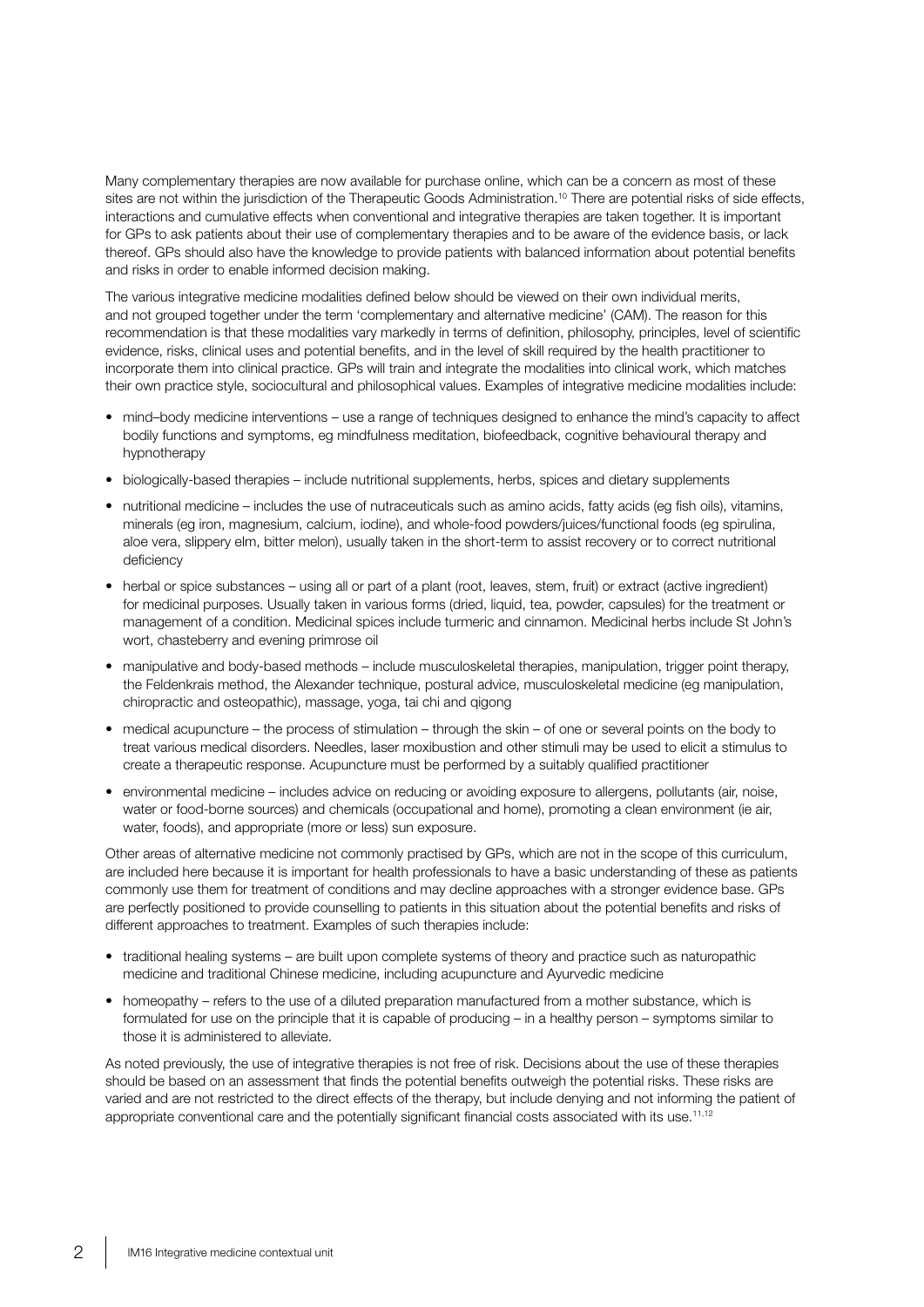The treatment offered should:

- not delay or preclude any other necessary or more effective evidence-based treatment (eg the need for surgery or antibiotics in emergency situations)
- have a favourable risk:benefit ratio compared to other treatments for the same condition or for no treatment
- be based on the best available evidence to support its effectiveness
- be based on a reasonable expectation that it will result in a favourable patient outcome, including preventive practices
- be provided for a trial period, with observation undertaken for a therapeutic clinical response during this time. If there are no clinical benefits obtained compared with the risk of trialling the therapy, the treatment should then be reviewed and abandoned.

Integrative medicine embraces and encourages a holistic approach to practice, incorporating patient involvement in self-care, prevention and lifestyle interventions. Integrative medicine should therefore be a routine part of mainstream general practice. GPs need to be aware of the growing scientific evidence and/or lack of evidence for many of these therapies. Their broad-based scientific and generalist training and regular contact with the community mean they are ideally placed to assist patients in making choices in regards to integrative medicine.

# Related contextual units

Nil

#### **References**

- 1. Academic Consortium for Integrative Medicine and Health. Consortium of Academic Health Centres for Integrative Medicine 2011. Available at www.imconsortium.org [Accessed 15 August 2011].
- 2. Brown J, Morgan T, Adams J, et al. Complementary medicines information use and needs of health professionals: general practitioners and pharmacists. Sydney: National Prescribing Service, 2009.
- 3. Pirotta M, Kotsirilos V, Brown J, Adams J, Morgan T, Williamson M. Complementary medicine in general practice a national survey of GP attitudes and knowledge. Aust Fam Physician 2010;39(12):946–50.
- 4. Pirotta MV, Cohen MM, Kotsirilos V, Farish SJ. Complementary therapies: have they become accepted in general practice? Med J Aust 2000;172(3):105–09.
- 5. Australian Bureau of Statistics. Australian social trends, 2008: Complementary therapies. Available at www.abs.gov.au/AUSSTATS/ abs@.nsf/Lookup/4102.0Chapter5202008 [Accessed 26 November 2015].
- 6. MacLennan AH, Myers SP, Taylor AW. The continuing use of complementary and alternative medicine in South Australia: costs and beliefs in 2004. Med J Aust 2006;184(1):27–31.
- 7. National Center for Complementary and Alternative Medicine. What is complementary and alternative medicine? Available at http:// nccam.nih.gov/health/whatiscam [Accessed 15 August 2011].
- 8. Williamson M, Tudball J, Toms M, Garden F, Grunseit A. Information use and needs of complementary medicines users. Sydney: National Prescribing Service, 2008.
- 9. Australian Bureau of Statistics. Australian health survey: nutrition first results foods and nutrients, 2011–12 . Available at www.abs.gov. au/ausstats/abs@.nsf/mf/4364.0.55.007?OpenDocument [Accessed 14 January 2016].
- 10. Therapeutics Goods Administration. Buying medicines and medical devices over the internet. Available at www.tga.gov.au/communityqa/buying-medicines-and-medical-devices-over-internet [Accessed 14 January 2016].
- 11. Better Health Channel. Complementary therapies safety and legal issues. Available at www.betterhealth.vic.gov.au/health/ conditionsandtreatments/complementary-therapies-safety-and-legal-issues [Accessed 14 January 2016].
- 12. Drew AK, Myers SP. Safety issues in herbal medicine: implications for the health professions. Med J Aust 1997;166(10):538–41.